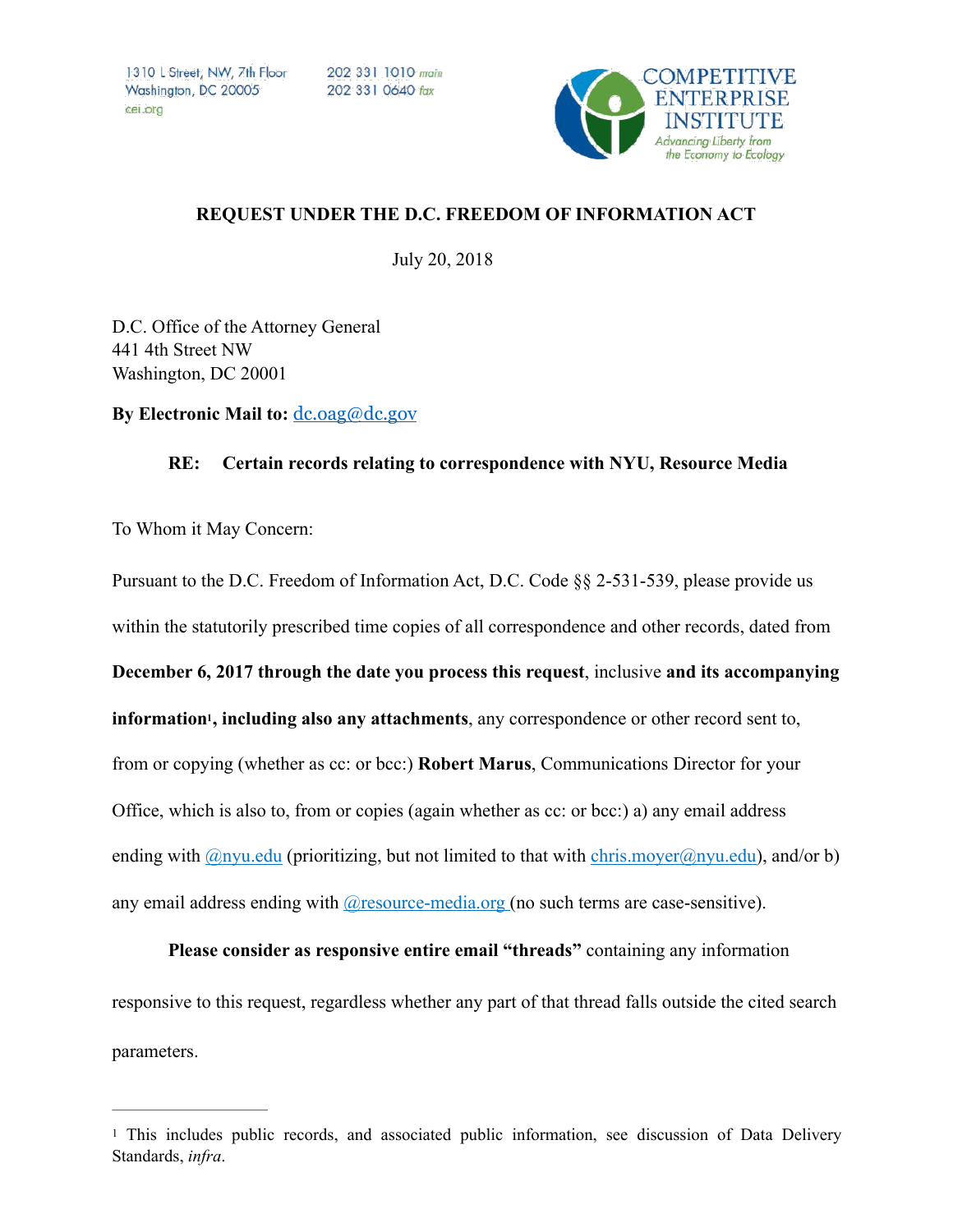<span id="page-1-1"></span>Consistent with the D.C. Freedom of Information Act and given the non-profit transparency and journalism activities of the requesters,  $2$  we ask that those limited fees permitted by 1 D.C.M.R. § 408 be waived pursuant to D.C. Code § 2-532(b). In the interests of expediting the search and processing of this Request, CEI is willing to pay fees up to \$100. Please provide an estimate of anticipated costs in the event that fees for processing this Request will exceed \$100. To keep costs and copying to a minimum **please provide copies of all productions to the email used to send this request.** Given the nature of the records responsive to this request, all should be in electronic format, and therefore there should be no photocopying costs (see discussion, *infra*).

**We request records on your system**, e.g., its backend logs, and do *not* seek only those records which survive on an employee's own machine or account.

We do not demand your Office produce requested information in any particular form, instead **we request records in their native form, with specific reference to the U.S. Securities and Exchange Commission Data Delivery Standards.2** The covered information we seek is electronic information, this includes electronic *records*, and other public *information*.

To quote the SEC Data Delivery Standards, "Electronic files must be produced in their native format, i.e. the format in which they are ordinarily used and maintained during the normal course of business. For example, an MS Excel file must be produced as an MS Excel file rather than an image of a spreadsheet*. (Note: An Adobe PDF file is not considered a native file unless* 

<span id="page-1-0"></span>We also note the federal government has already acknowledged that CEI qualifies as a media [2](#page-1-1) organization under FOIA See e.g., Treasury FOIA Nos. 2012-08-053, 2012-08-054.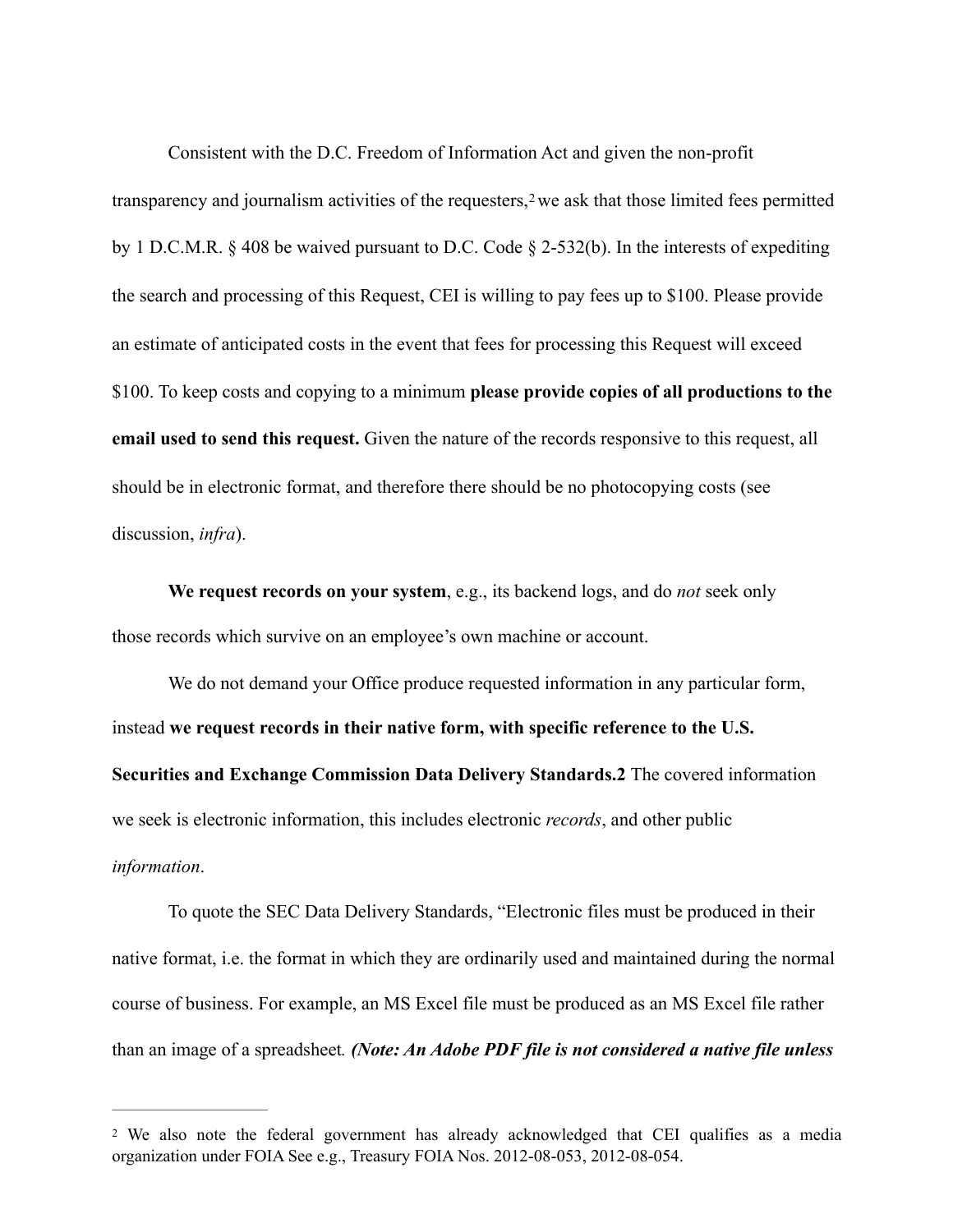<span id="page-2-1"></span>*the document was initially created as a PDF.)*<sup>[3](#page-2-0)</sup> (emphases in original).

In many native-format productions, certain public information remains contained in the record (e.g., metadata). Under the same standards, to ensure production of all information requested, if your production will be de-duplicated it is vital that you 1) preserve any unique metadata associated with the duplicate files, for example, custodian name, and, 2) make that unique metadata part of your production.

Native file productions may be produced without load files. However, native file productions must maintain the integrity of the original meta data, and must be produced as they are maintained in the normal course of business and organized by custodian-named file folders. A separate folder should be provided for each custodian.

In the event that necessity requires your Office to produce a PDF file, due to your normal program for redacting certain information and such that native files cannot be produced as they are maintained in the normal course of business, in order to provide all requested information each PDF file should be produced in separate folders named by the custodian, *and* accompanied by a load file to ensure the requested information appropriate for that discrete record is associated with that record. The required fields and format of the data to be provided within the load file can be found in Addendum A of the above-cited SEC Data Standards. All produced PDFs must be text searchable.

In the context of our experience with responsive agencies taking the effort to physically print, then (often, poorly) scan *electronic* mail into (typically, non-searchable) PDF files, we

<span id="page-2-0"></span><https://www.sec.gov/divisions/enforce/datadeliverystandards.pdf>. [3](#page-2-1)